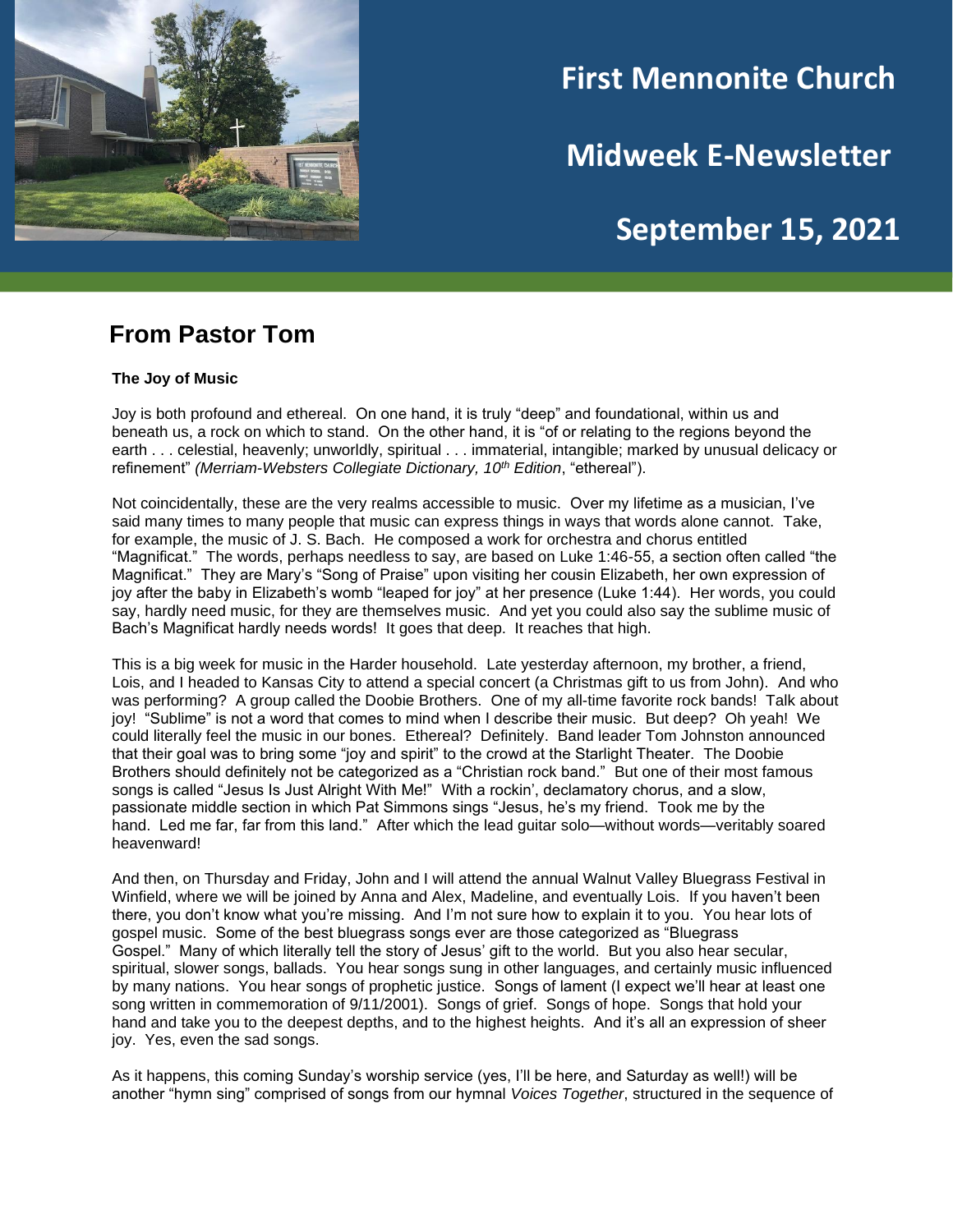a worship service. It will be called "A Service of Psalm and Song." As the title implies, all of the hymns and spoken worship resources are from the Psalms. Otherwise known as the "hymn book" of the Jewish people. Some of the hymns will go low, others high. But they will all be expressions of joy! See you then!

## **Upcoming Events**

- **FMC this Wednesday night (TONIGHT!):** Come at 6 p.m. for chicken noodle soup, fresh rolls, and frozen fruit bars and ice cream bars! Children's activities will not begin this week. Hank Unruh will conduct Safe Sanctuary training at 6 p.m.; those interested may get their food and follow Hank to a separate room. At 7 p.m. in the chapel, Pastor Tom will lead a sermon discussion study on the book of James.
- **Get ready for the Arts & Crafts Fair fun this Saturday!!!** If you are able to help with setup Friday evening or running the booth Saturday, please let Hank know at youthpastor@fmchillsboro.com ASAP! Please note that there will be no inside dining or public restrooms available Saturday.
- **Central Kansas Community Foundation is holding their "Rural Matters" CKCF Summit 2021 Thursday, Sept. 23 from 4-6 p.m. at the Wild Prairie Event Center**, 1610 SE 3rd St, Newton, KS 67114. This free event is hosted by CKCF Board of Directors. Annually we gather to bring like-minded individuals together to share experiences, contemplate opportunities and celebrate local and regional successes. Marci Penner, Kansas Sampler Foundation, will be our keynote speaker. Also hear from Carol Duerksen about her and Donley's reasonings behind a planned gift to their community through Goessel Community Foundation. We will have individually wrapped snacks and be in a facility that will allow for social distancing. Table talks will be also be facilitated throughout our time together. Plus for those in attendance, there are two chances for a \$100 Operating Fund grant and two drawings for the Kansas Guidebook.
- **Marion County Core Community** invites you to its graduation Thursday, September 30 at 6:30 p.m. at Trinity Mennonite Church of Hillsboro. Please join the celebration to congratulate the graduates! A reception will follow the ceremony.
- **Bethel College's Fall Festival is Sept. 30-Oct. 3, with most activities taking place Saturday, Oct. 2, on campus**. Features include music, food, class reunions, football, the comedy *The Complete Works of William Shakespeare (Abridged)*, and the STEM Symposium honoring Professor Emeritus of Chemistry Richard Zerger. See <https://www.bethelks.edu/alumni/events/fall-festival> for the complete schedule.
- **Bakers and Crafters Needed!** Help support Bethel College Women's Association by donating pies for BCWA's Pie-By-The-Slice booth or any baked item or craft item for the Market in the Round at Fall Fest 2021. Peppernuts, zwieback, cinnamon rolls, and coffee cakes are popular items! Bring your pies (no refrigerated or custard pies please) to Seminar A in Schultz Student Center 4-6:30 p.m. Friday, October 1 or 8-11a.m. on Saturday, October 2. Baked goods and craft items can be dropped off at the Luyken Fine Arts Center Rm 140 on Friday 1:30-4:30pm or Saturday 7-8 a.m. All proceed go to support Bethel College.

### **Other Announcements**

### **Christian Education at FMC this fall**

### **Children's Nurture:**

For now, no children's Sunday school is being planned for this fall.

· Wednesday evening children's activities are being planned to begin Wednesday, September 22.